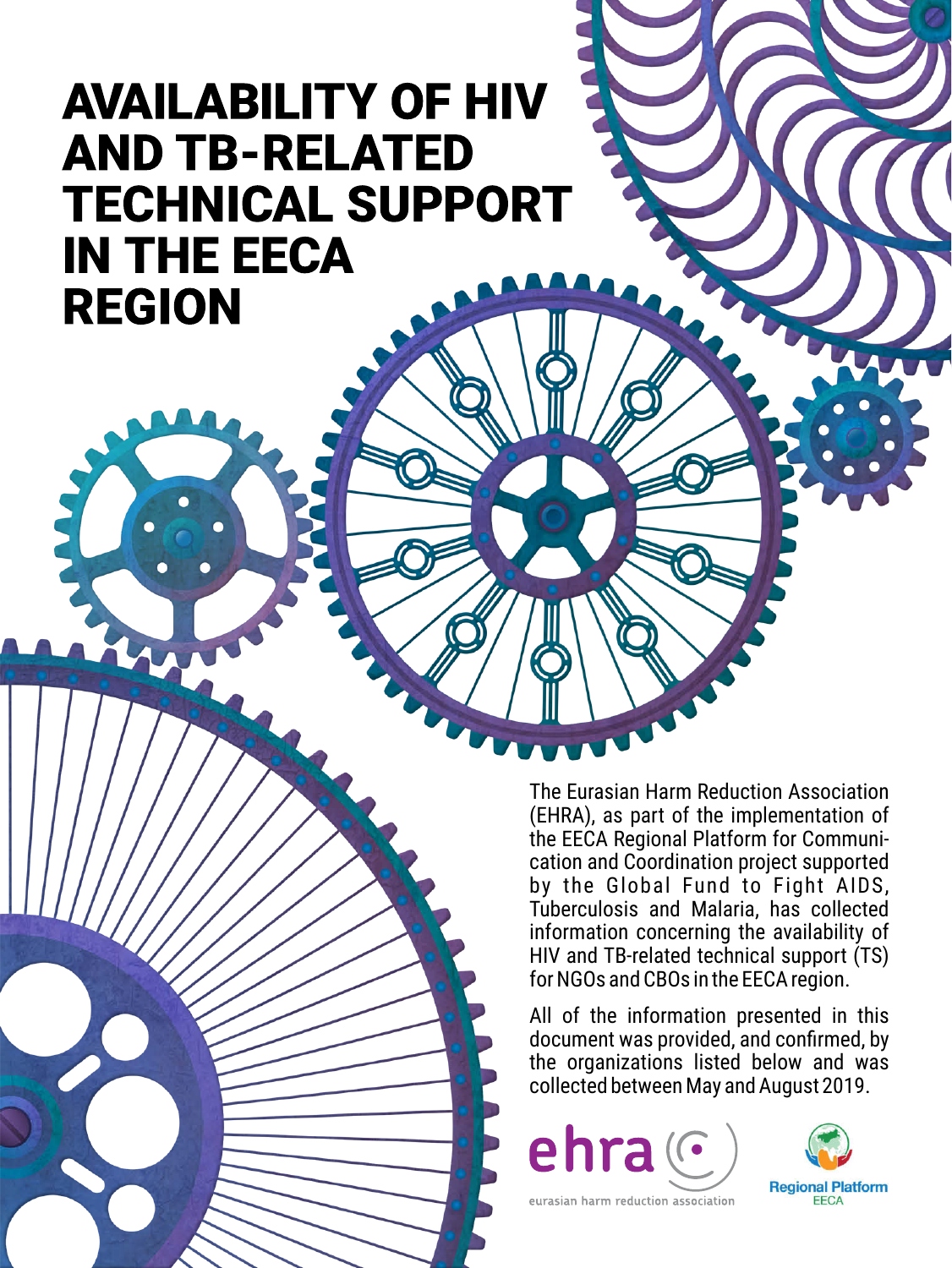## $\equiv$  Contents

| <b>AFEW International</b>                                                                                                                                 | 3              |
|-----------------------------------------------------------------------------------------------------------------------------------------------------------|----------------|
|                                                                                                                                                           | $\overline{4}$ |
| Alliance Technical Assistance Centre (ATAC) использование подделения подраздел и продажно традиции и должно де                                            | 5              |
| All-Ukrainian Network of PLWH использование и политическое политическое просто и просто и политическое просто                                             | $\overline{7}$ |
|                                                                                                                                                           |                |
| Eurasian Coalition on Male Health (ECOM) использование и политическое положение с составляет содерживать и по                                             | 10             |
| Global Fund "Breaking Down Barriers to Access" Initiative <b>Constitution Constructs</b> Fund "Breaking Down Barriers to Access" Initiative               | 11             |
| Global Fund Community, Rights and Gender (CRG) Technical Assistance Programme [11] [11] Community, Rights and Gender (CRG) Technical Assistance Programme | 12             |
|                                                                                                                                                           |                |
| Phoenix PLUS NGO (Russia)                                                                                                                                 | 14             |
|                                                                                                                                                           | 15             |
|                                                                                                                                                           | 16             |
|                                                                                                                                                           |                |
| UNFPA Regional Office for Eastern Europe and Central Asia <b>manufactural Constructs</b> 18                                                               |                |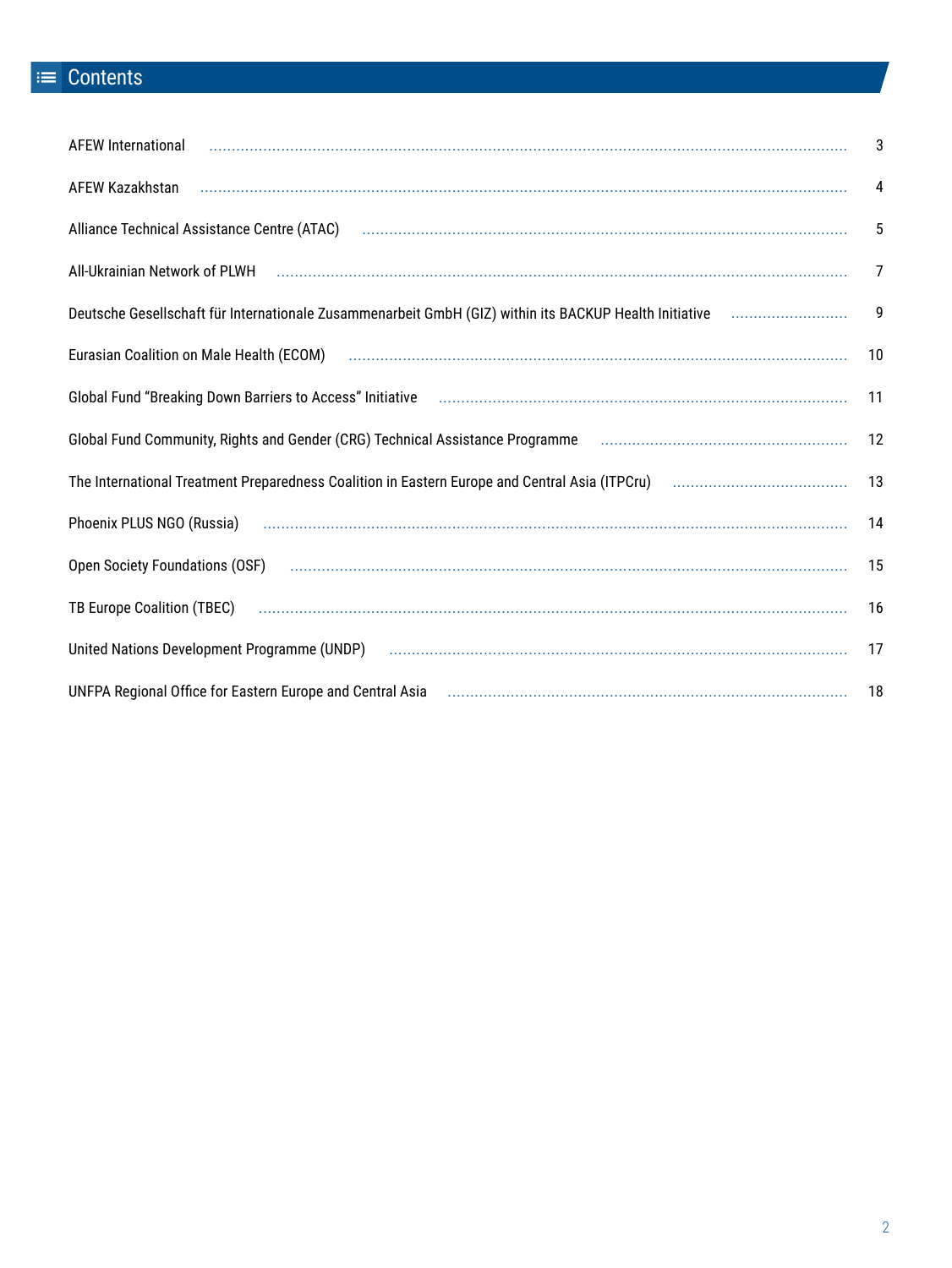## <span id="page-2-0"></span>**AFEW International**

#### TS focal point and contact

Daria Alexeeva [daria\\_alexeeva@afew.nl](mailto:mailto:daria_alexeeva@afew.nl)

### TS options

- capacity strengthening of organisational capacity: TA is offered through training, mentoring and monitoring visits, exchange and linking/learning meetings;
- project management: TA is offered through training, mentoring and monitoring visits, exchange and linking/learning meetings;
- financial management: TA is offered through training, mentoring and monitoring visits, exchange and linking/learning meetings;
- harm reduction: TA is offered through training, mentoring and monitoring visits, exchange and linking/learning meetings, study tours/visits;
- client management: TA is offered through training, mentoring and monitoring visits, exchange and linking/learning meetings;
- community-based participatory research: TA is offered through training, mentoring, exchange and linking/learning meetings, workshops/conferences;
- women's leadership: TA is offered through training, mentoring and monitoring visits, exchange and linking/learning meetings, study visits;
- HIV/TB integration: TA is offered through training, mentoring, exchange and linking/learning meetings, study visits;
- stopping stigma and discrimination: TA is offered through training, mentoring, exchange and linking/learning meetings;
- community-based testing: TA is offered through training, mentoring and monitoring visits, exchange and linking/learning meetings; guidance in the process to receive permission for community-based testing;
- adherence to treatment: TA is offered through training, mentoring, exchange and linking/learning meetings, peer training and support training;
- training of paralegals: TA is offered through training, mentoring, exchange and linking/learning meetings;
- advocacy: TA is offered through training, exchange and linking/learning meetings;
- resource mobilisation: TA is offered through training, exchange and linking/learning meetings;
- training of health service providers in patient rights, stigma and discrimination.

For all topics mentioned above, AFEW offers training, a mentoring programme and study visits in the context of projects and upon request. AFEW can meet requests when training is paid for, and for free when it fits into projects; there is also room enough to include other organisations.

#### Who is eligible to request TS

CBO's and NGO's of all EECA countries working in the areas of HIV, TB, human rights, harm reduction, and the public health sphere. If there is a request from Balkan countries, AFEW will assess whether the request fits into other AFEW activities.

### How to request TS

Send an e-mail to the focal point; no deadline. It takes at least 6 weeks to arrange for a trainer. Requests can be made in English and Russian.

### Emergency Support Fund for Key Populations in the EECA region

AFEW International provides emergency grants within the framework of the Emergency Support Fund for Key Populations. The activities of the Fund are financed by the Elton John AIDS Foundation (EJAF). The overall goal of the Fund is to improve HIV prevention, treatment and care for key populations in Eastern Europe and Central Asia.

In order to reach the overall goal, the Fund aims at supporting 80–100 organisations in the EECA region with small grants during the period of 2019–2020. The maximum amount per grant is €5,000. In exceptional cases, a maximum of €10,000 can be requested. In total, there is the Euro equivalent of GBP750,000 available. The Fund will be operational until this amount has been expended.

NGO's and CBO's from the following countries are eligible to apply: Armenia, Belarus, Kazakhstan, Kyrgyzstan, Moldova, Russian Federation, Tajikistan, Turkmenistan, Ukraine and Uzbekistan.

The complete call for submissions can be downloaded [here](http://www.afew.org/wp-content/uploads/2018/11/DEF-Call-for-Applications-Emergency-Support-Fund-KP-EECA-ENG.pdf) and online applications can be made here. An example of the application form can be foun[d](http://www.afew.org/wp-content/uploads/2018/11/DEF-Application-form-Emergencies-EECA-EXAMPLE-ENG.pdf) here (this is only an example, not to be filled in).

Apart from the Emergency Support Fund, AFEW can identify opportunities to include NGO's and CBO's in its other projects. In this case, a request cannot be responded to as quickly and may take some months.

Web-site [www.afew.org](http://www.afew.org/)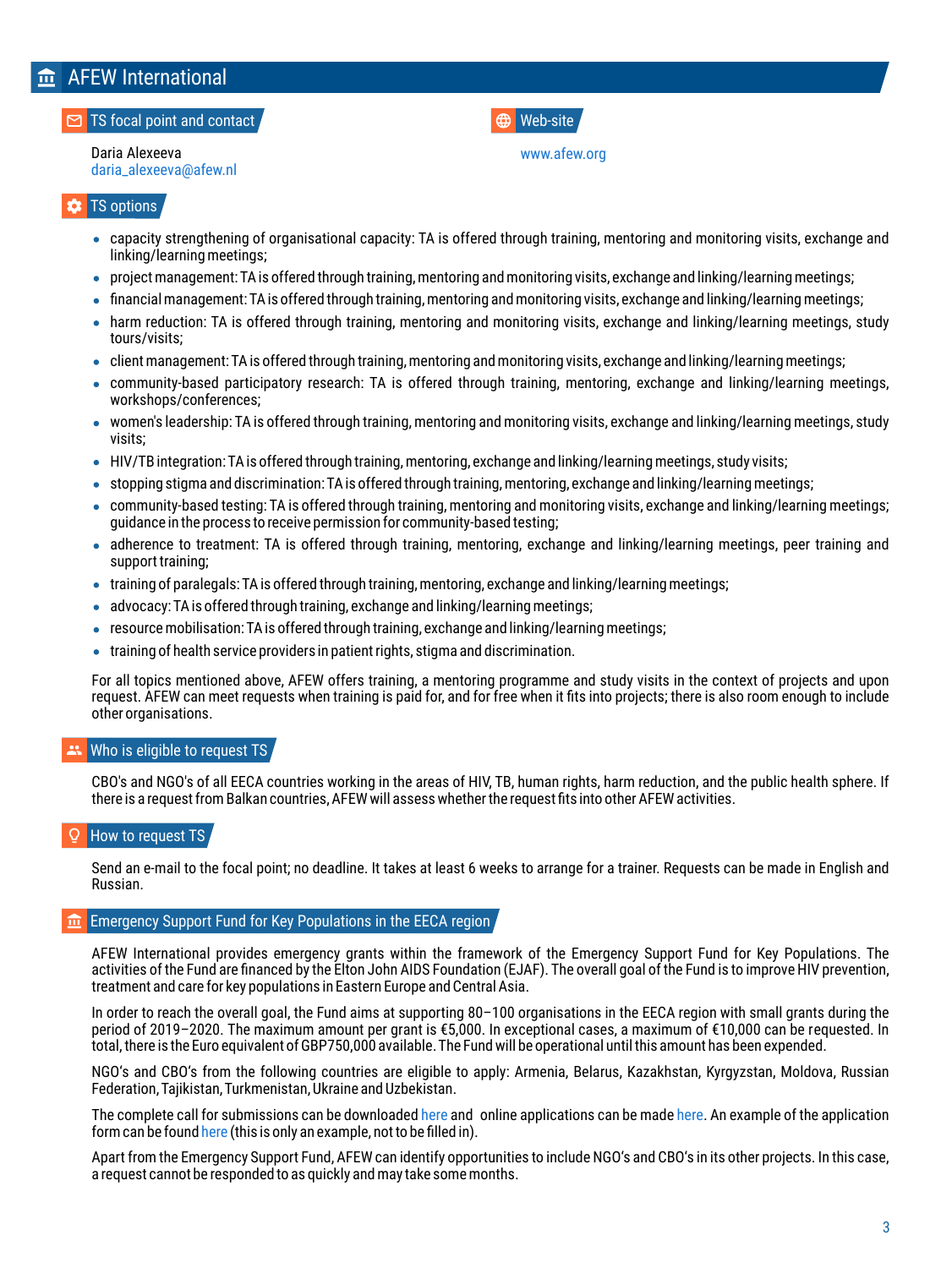## <span id="page-3-0"></span>**ftd** AFEW Kazakhstan

### **TS** focal point and contact

Roman Dudnik, Director [roman\\_dudnik@afew.kz](mailto:roman_dudnik@afew.kz)

### Web-site

[www.afew.kz](http://www.afew.kz/) 

### **\*** TS options

- Free workshops provided that transportation and local accommodation costs are covered for the trainers. Topics covered include:
	- reducing stigma and discrimination:
	- community mobilisation;
	- HIV and STI counseling;
	- ART adherence;
	- advocacy and working with the government;
	- working with a penal enforcement system; and,
	- assisted testing for HIV, etc.
- $\bullet$  Information materials in electronic and printed format  $-$  only in Kazakhstan.

### \*\* Who is eligible to request TS,

NGO's and initiative groups working with key populations in Kazakhstan and in other countries of the region based on a written request in Russian or in English compiled in a free format and submitted to the above-mentioned e-mail address.

#### $\circ$ How to request TS

There are no deadlines to submit TS requests.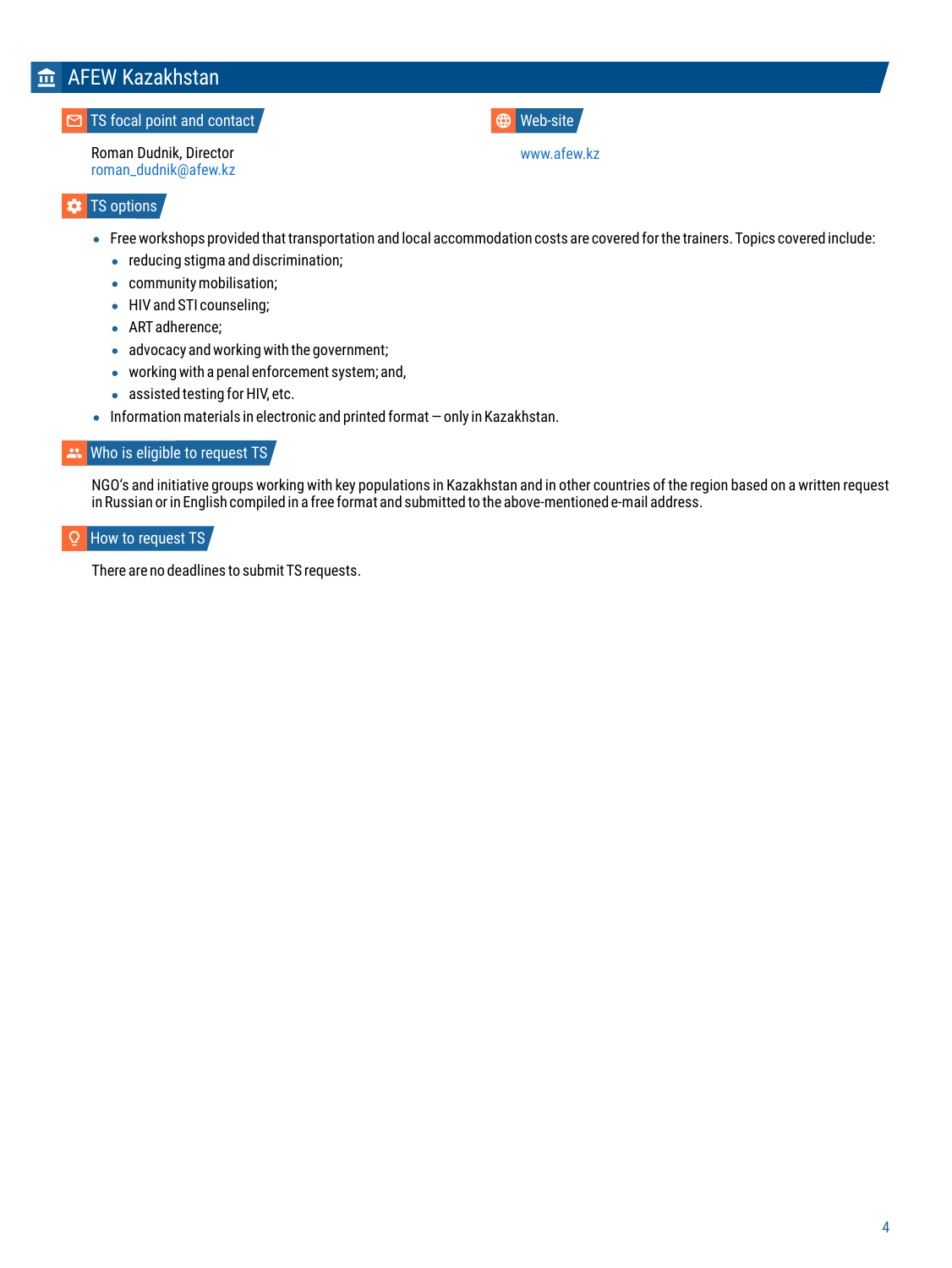### <span id="page-4-0"></span>**fin** Alliance Technical Assistance Centre (ATAC)

In June 2017, the International HIV/AIDS Alliance decided to close down all 6 Regional Technical Support Hubs in the world. The Eastern Europe and Central Asia Hub was transformed into the Alliance Technical Assistance Centre (ATAC), jointly hosted by Alliance Consultancy and the Alliance for Public Health (APH). ATAC began its activities on the basis of a Hub, following-up from its extensive project portfolio and the history of a wide range of successfully accomplished technical support assignments.

ATAC PROVIDES TECHNICAL ASSISTANCE IN ALL 6 REGIONS OF THE WORLD, HAVING WORKED TO DATE IN 53 COUNTRIES.

ATAC (hosted by Alliance Consultancy) is a pre-selected service provider within umbrella agreements with the Global Fund to Fight AIDS, Tuberculosis and Malaria that includes:

- Short-term technical assistance:
- Analytical and technical support on Sustainability, Transition and Efficiency (Transition Readiness Assessment and planning (HIV and TB)); Domestic Advocacy; Technical assistance to conduct costing, cost-effectiveness and efficiency analysis to support efficient resource allocation and service delivery;
- Technical Assistance to provide support to the Global Fund Regional/Country Coordinating Mechanisms; and,
- Provision of implementation capacity building support for programmes to reduce human rights-related barriers in HIV, TB and malaria services.

### TS focal point and contact  $\blacksquare$

Lesya Tonkonog, TA Project Manager [tonkonog@aph.org.ua](mailto:tonkonog@aph.org.ua)

### TS options

The key aim of ATAC is to facilitate high quality TS provision to raise effectiveness of national, regional and global responses to public health issues and HIV/AIDS and TB in particular.

### THE KEY TECHNICAL AREAS THAT ATAC SPECIALISES INCLUDE:

Managerial aspects of HIV interventions including:

- Governance and overall management of programmes (including civil society, PLHIV, and KAP representation mechanisms);
- Financial management and ensuring appropriate use of resources;
- Management of capacity development efforts and technical support delivery;
- Management of sub-awards:
- Procurement and supply management:
- Risk management; and,
- Management of transitions from external to domestic (including governmental) funding.

TECHNICAL ASPECTS OF HIV PREVENTION, CARE AND TREATMENT WITH AN EMPHASIS ON:

- Ensuring expedient access by key affected populations, specific segments within those, and their sexual partners to the continuum of HIV prevention, care and treatment services;
- Ensuring that specific obstacles hindering the smooth transition of people between different levels of the treatment cascade are identified and addressed through innovative solutions involving collaboration between various sectors and organisations;
- Promoting dialogue between governmental agencies and civil society actors based on a clear distribution of labour, including an improved understanding of the role of community-based outreach as a gateway to the complete service continuum for many key population members;
- Use of new technologies, including rapid HIV and CD4 testing, to improve the effectiveness of the treatment cascade;
- Revision of classic components of HIV prevention and care work with key populations such as needle and syringe programmes, opioid substitution treatment, and case management in order to address changes in the drug scene, a better understanding of factors affecting access to services, and the functioning of social networks; and,
- Revision of the understanding of the quality of work (e.g. seamless movement along the steps of the treatment cascade as an essential factor defining the quality of interventions).

#### MEANINGFUL ENGAGEMENT OF KEY AFFECTED POPULATIONS

A focus on promoting the pragmatic and evidence-based rationale for the meaningful engagement of KAP members at various levels, factoring their engagement into programme design, including their employment in direct service delivery as well as KAP involvement in programme management and governance.

### GENDER EQUALITY

Specific focus on understanding and managing the influence of gender norms and stereotypes on risk and vulnerability, ensuring that the gender composition of programme beneficiaries reflects the gender composition in the target population, ensuring gender



[http://atac.org.ua](http://atac.org.ua/)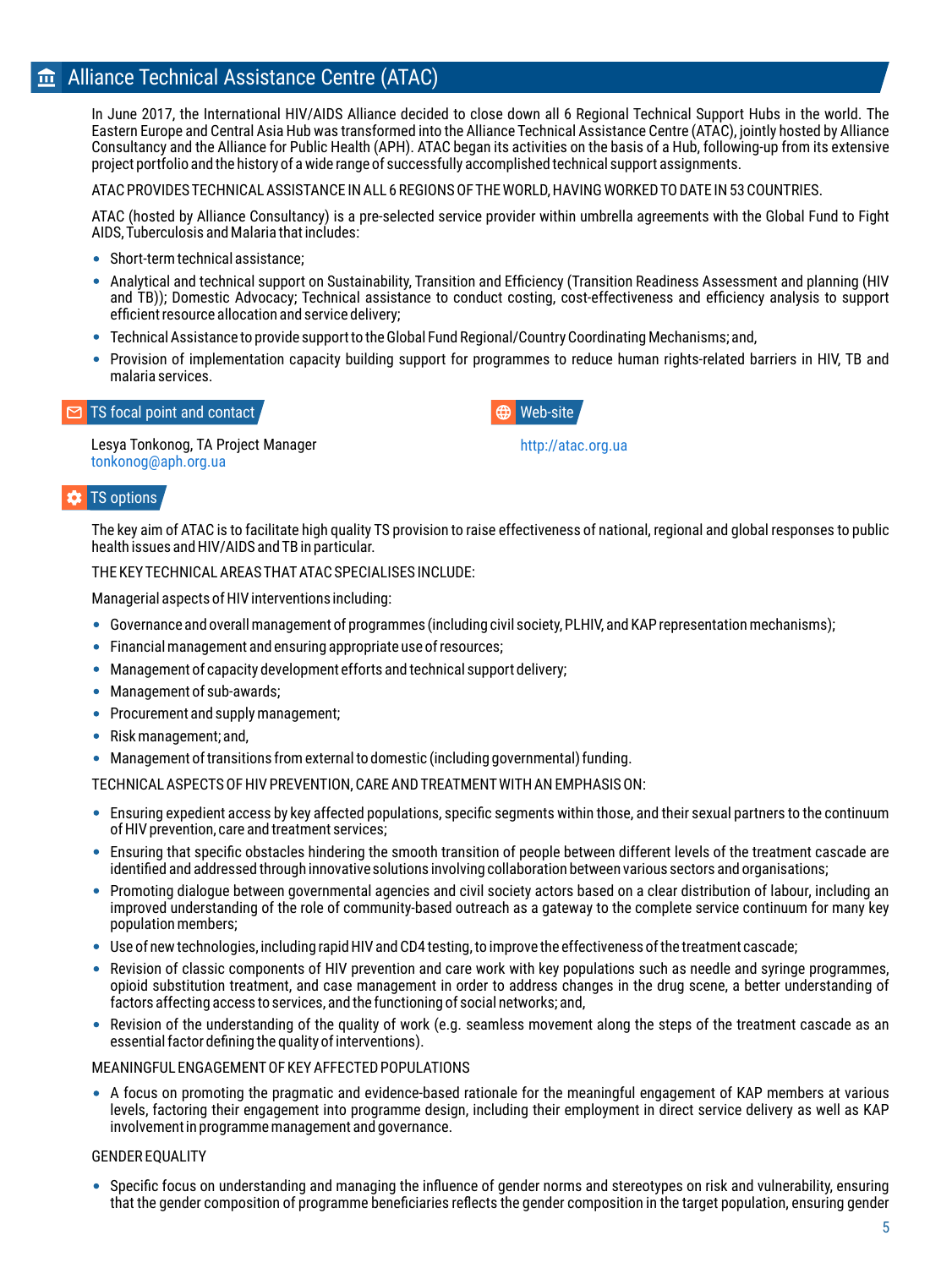literacy of key stakeholders and service providers.

### HUMAN RIGHTS BARRIERS TO ACCESSING HEALTH SERVICES

Specific focus on advocating access by organization communities to essential services such as substitution maintenance treatment and needle and syringe programmes; the elimination of inhumane approaches (such as forced rehabilitation of PWID and the cruel treatment of KAPs by law enforcement personnel).

### COMMUNITY SYSTEMS STRENGTHENING

The specific focus of this area of work relates to the development and functioning of community-based harm reduction services for PWID and community-based delivery of HIV prevention and care services to other key populations.

The Alliance Hub offers support in the development and introduction of innovative outreach models targeting specific segments of key populations and linking clients to essential HIV prevention, care and treatment services. Segments, tailored interventions and capacity development of service delivery organizations (including complete cycle starting with rapid participatory assessments, intervention design, implementation, finance management, procurement and supply chain management (PSCM), monitoring and evaluation, human resource development, and access to technical support).

### MONITORING, EVALUATION AND RESEARCH AT VARIOUS LEVELS

- Developing national and programme-specific monitoring and evaluation (M&E) plans, indicator frameworks, costed M&E work plans, data flow schemes, and other elements of a sound M&E system;
- Adaptation and roll-out of up-to-date software for simplified collection, analysis and reporting of data on service delivery to key populations – SyrEx Cloud;
- Development of data collection and reporting forms and tools;
- Development and implementation of national surveys and surveillance and operational research; and,
- Development and implementation of project/programme evaluation.

### The TS can be provided in the forms of

- Individual TS, including consultations, mentoring, supervision, internships;
- Group TS, including training sessions, workshops, study groups, educational programmes, strategic planning;
- Distant TS provided via online communication and work with documents;
- Network TS, including experience exchange, conferences, joint projects, peer reviews, etc.;
- **Experience exchange trips: and.**
- Methodological resource development.

For the organization requesting this TS, it will be free. However, the Requestor and Alliance Consultancy will jointly work together to identify funding for its implementation.

### Who is eligible to request TS,

ATAC aims to provide TA to all those that required it, including governmental, non-governmental and business organizations in the relevant areas.

All English, Russian and Ukrainian speaking countries are eligible for TS. Requests for TS should be related to public health issues, HIV/AIDS, and/or TB.

### How to request TS

ATAC has very friendly and client-oriented mechanisms for receipt of TS requests. All relevant forms are accepted. The TS request should be sent directly to the email address of the focal point or you're a request can be made through the special section, 'Contacts' on the ATAC website.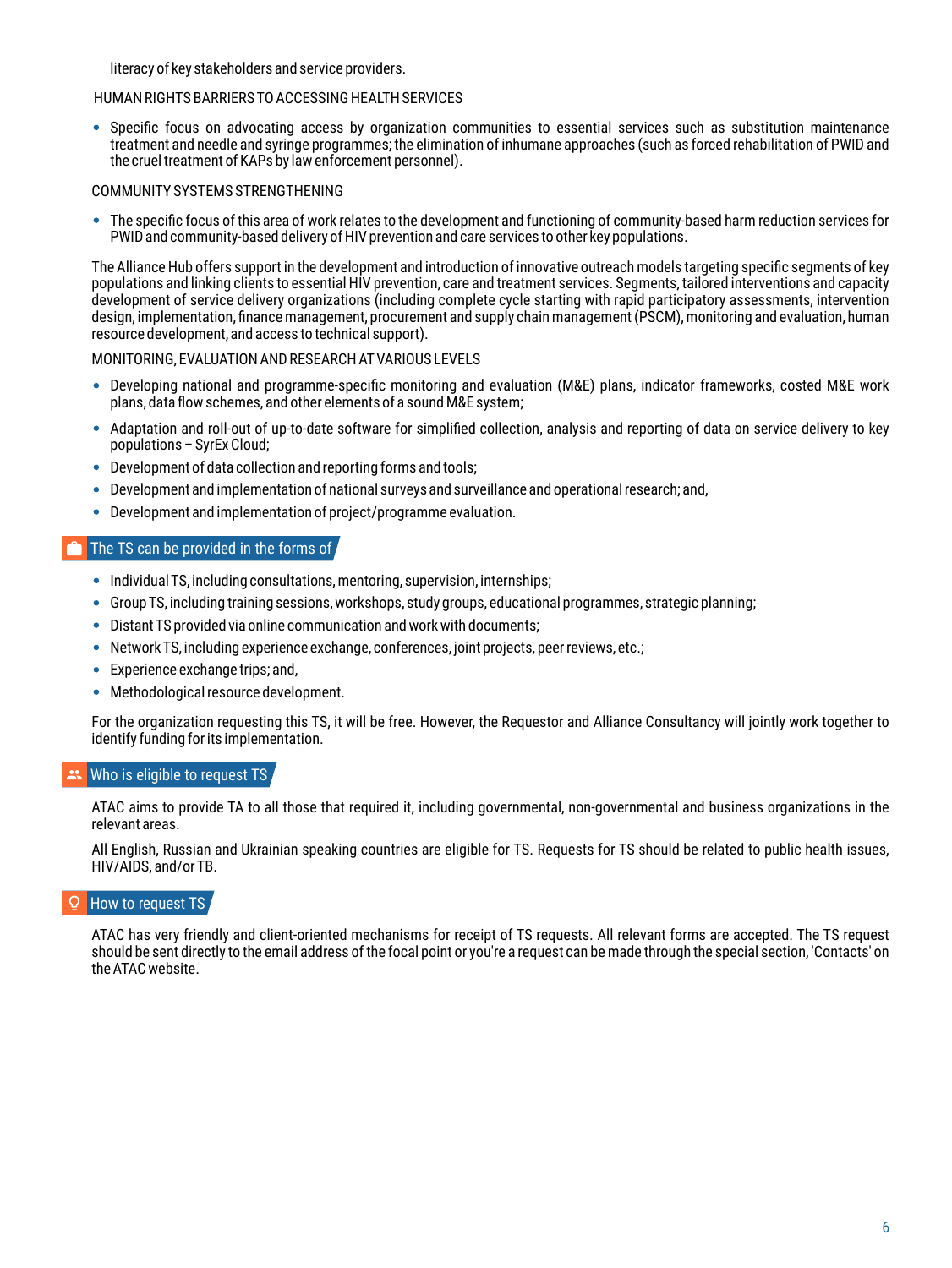## <span id="page-6-0"></span>All-Ukrainian Network of PLWH

### **TS** focal point and contact

Evgenia Kononchuk, Head of Advocacy Team [e.kononchuk@network.org.ua](mailto:e.kononchuk@network.org.ua)

### TS options

The organisation can provide TS in the following areas:

Advocacy for the allocation of additional funds to finance the continuum of HIV services:

- Evaluation and development of certain projects for the redistribution of available domestic funds from the state budget;
- National budget programme planning with governmental decision-making bodies;
- Forming of efficient relations with government officials;
- Effective monitoring of public expenditures in the health care and social spheres and the use of monitoring results to advocate for the state budget in the sphere of HIV;
- Increasing of the national/municipal budget to ensure the implementation of measures aimed at increasing domestic HIV expenditures;
- Development of the technical capacity of national NGO's and organisations headed by consolidated groups in the field of budget advocacy (including evaluating the readiness of organisations and the provision of recommendations on the development of NGO's);
- Facilitation of teamwork and collaboration between participating countries to share experiences and successful examples of sustainability of HIV services and budget advocacy (visits of government and civil society representatives to participating countries to exchange experience);
- Administering HIV projects that are supported by public funds;
- Development and implementation of the most appropriate mechanisms (for example, social contracts, open contracts (electronic tenders/tenders), in the process of service provision to consolidated groups and hard-to-reach population groups that cannot be effectively covered by the official health care sector after the cessation of Global Fund support; and,
- Provision of TA to national decision-makers and civil society representatives in revising, developing and institutionalising unit costs for standard packages of services for HIV prevention and care for PLHIV and consolidated groups (in accordance with local market rates).

Optimisation of HIV treatment:

- analyses of main treatment schemes and forming recommendations on changes in accordance with the latest WHO recommendations;
- analyses of practices following national protocols amended in accordance with WHO recommendations in terms of state procurement and medical prescriptions; and,
- workshops/seminars for medical specialists on the latest WHO recommendations for HIV treatment and/or testing.

Patient control over medicines and test procurements:

- tools and technical assistance to conduct patient monitoring;
- advocating legal changes to improve medicines and test procurements;
- capacity building of communities of key populations to appeal against violations detected as a result of patient monitoring.

Review and improvement of the national supply and procurement system:

- expert review of current national laws and practical mechanisms;
- training/workshop/seminar to define an optimal national procurement system for a country;
- elaboration of a road map of required amendments to overcome existing challenges.

Overcoming human rights-related barriers to accessing HIV prevention and care services:

- Human rights and gender sensitisation training and education programmes;
- Advocating legislative changes aimed at eliminating human rights barriers;
- Legal support in cases of violations of key population rights;
- Capacity building of communities of key populations in advocating for their interests.

### Technical support is provided within the following projects

Technical Support to СCМ representatives in three EECA countries' supported by GNP+. The project will finish at the end of 2019. The deadline for submission of TA requests is 01.12.2019.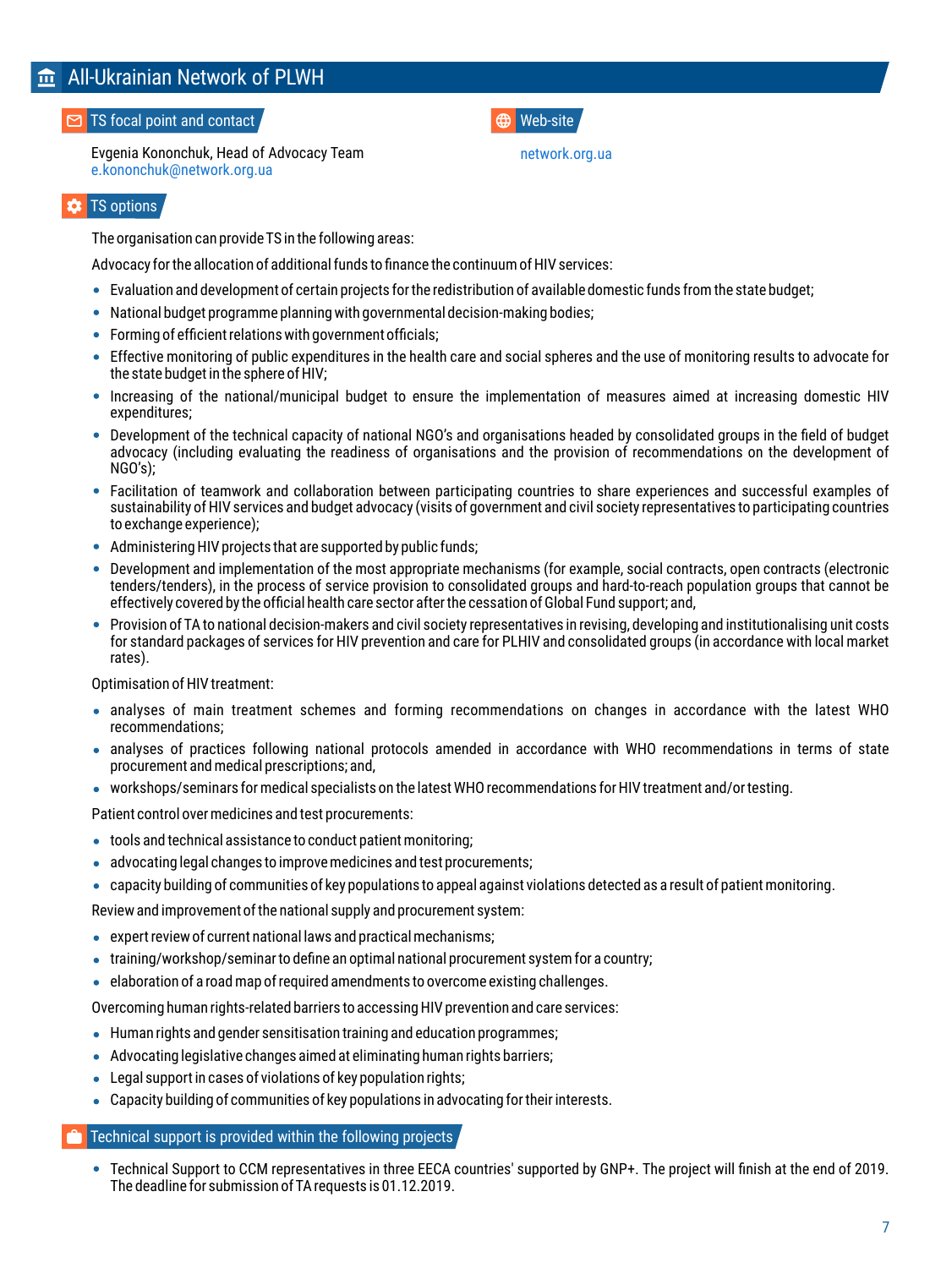Regional HIV project, 'Sustainability of services for key populations in Eastern Europe and Central Asia' supported by the Global  $\bullet$ Fund. The implementation period is until December 2021.

### Who is eligible to request TS

NGO representatives and initiative groups from all countries covered by the projects' activities (Bosnia and Herzegovina, Macedonia, Montenegro, Romania, Serbia, Kazakhstan, Kyrgyzstan, Russia, Belarus, Moldova, Uzbekistan, Tajikistan, Georgia) can receive TS in the form of consultations at no cost. Another form of TS requiring logistics-related costs (training) will be considered on an individual basis.

For representatives of other countries, TA can be provided only on a fee basis.

#### $\circ$ How to request TS

The applicant organisation should send a TS request with the following information:

- Information about the organisation requesting technical support.
- A clear request with a description of the problem which is to be resolved through TS requested and the expected results of such TS.
- The key or vulnerable populations that will be covered with such TS.
- Other organisations that have already provided TS following such a request (with a description of the results achieved).
- Deadline for providing the TS.

The Network will respond to TS availability within 10 business days. If the request is approved, the Network will appoint an expert to follow-up on the request and will undertake obligations to provide support within the scope and the terms agreed with the organisation requesting TS.

Requests can be submitted in Russian or English. There is no formal TA request form to complete.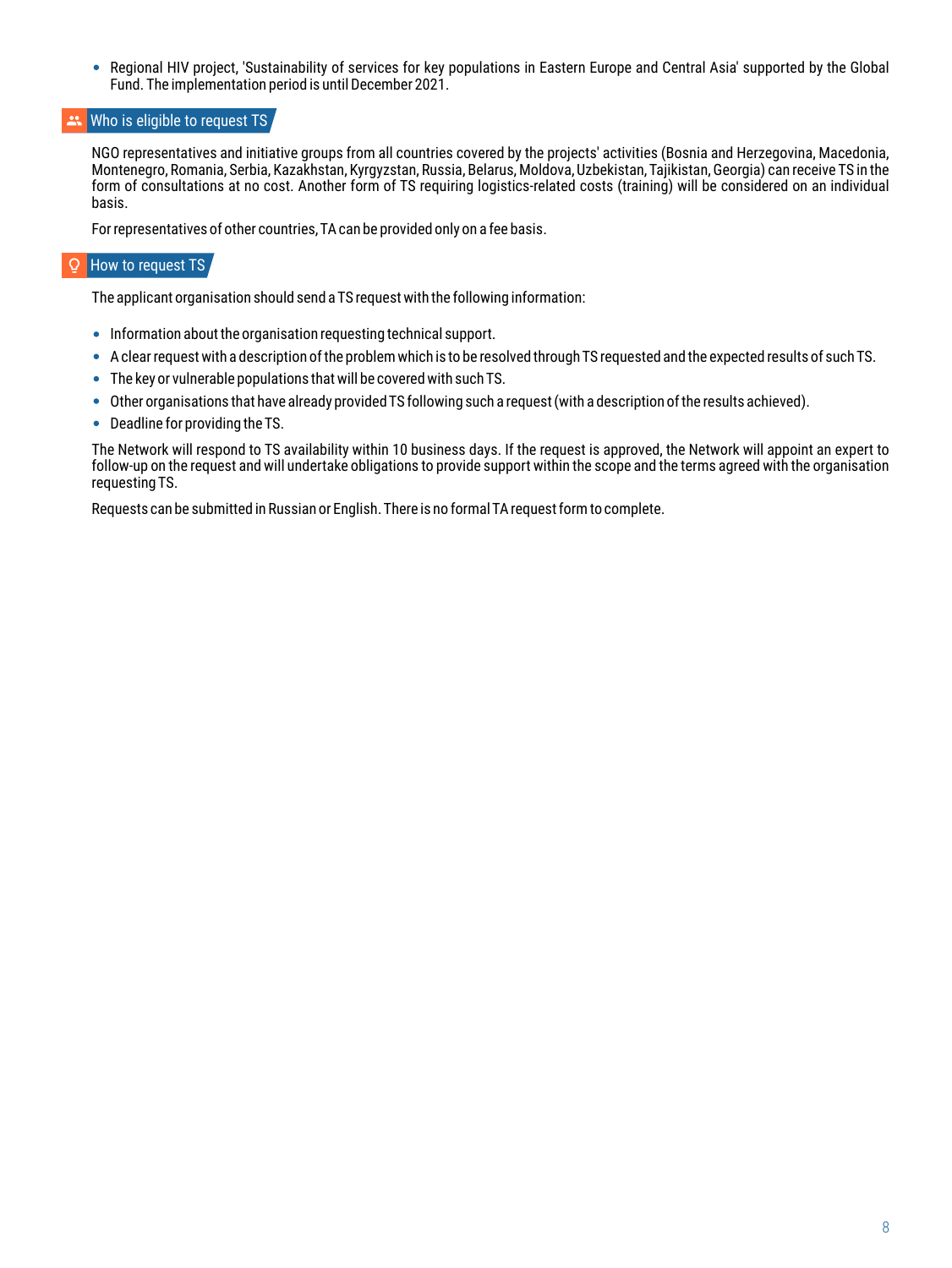### <span id="page-8-0"></span> $\widehat{m}$  Deutsche Gesellschaft fur Internationale Zusammenarbeit GmbH (GIZ) within its BACKUP Health Initiative

**TS** focal point and contact

**ED** Web-site

[backup@giz.de](mailto:backup@giz.de) [www.giz.de/expertise/html/60457.html](https://www.giz.de/expertise/html/60457.html) 

#### ۰ TS options

The current phase of the BACKUP Health project is currently undergoing an appraisal process and has already received requests from eligible EECA countries (Kyrgyzstan, Tajikistan, Uzbekistan) which are in the pipeline for 2019. This is why no further applications for longer-term support can currently be considered.

A new project phase is likely to start in 2020. This will only be after the Global Fund replenishment, since the initiative is connected to the German pledge. New priorities will be discussed over the course of 2019. Once GIZ has come to an agreement with the German Federal Ministry for Economic Cooperation and Development on the scope and focus of BACKUP Health in the next cycle, the information will be provided through the website and newsletter as well as on twitter ([https://twitter.com/BACKUP\\_Health\)](https://twitter.com/BACKUP_Health).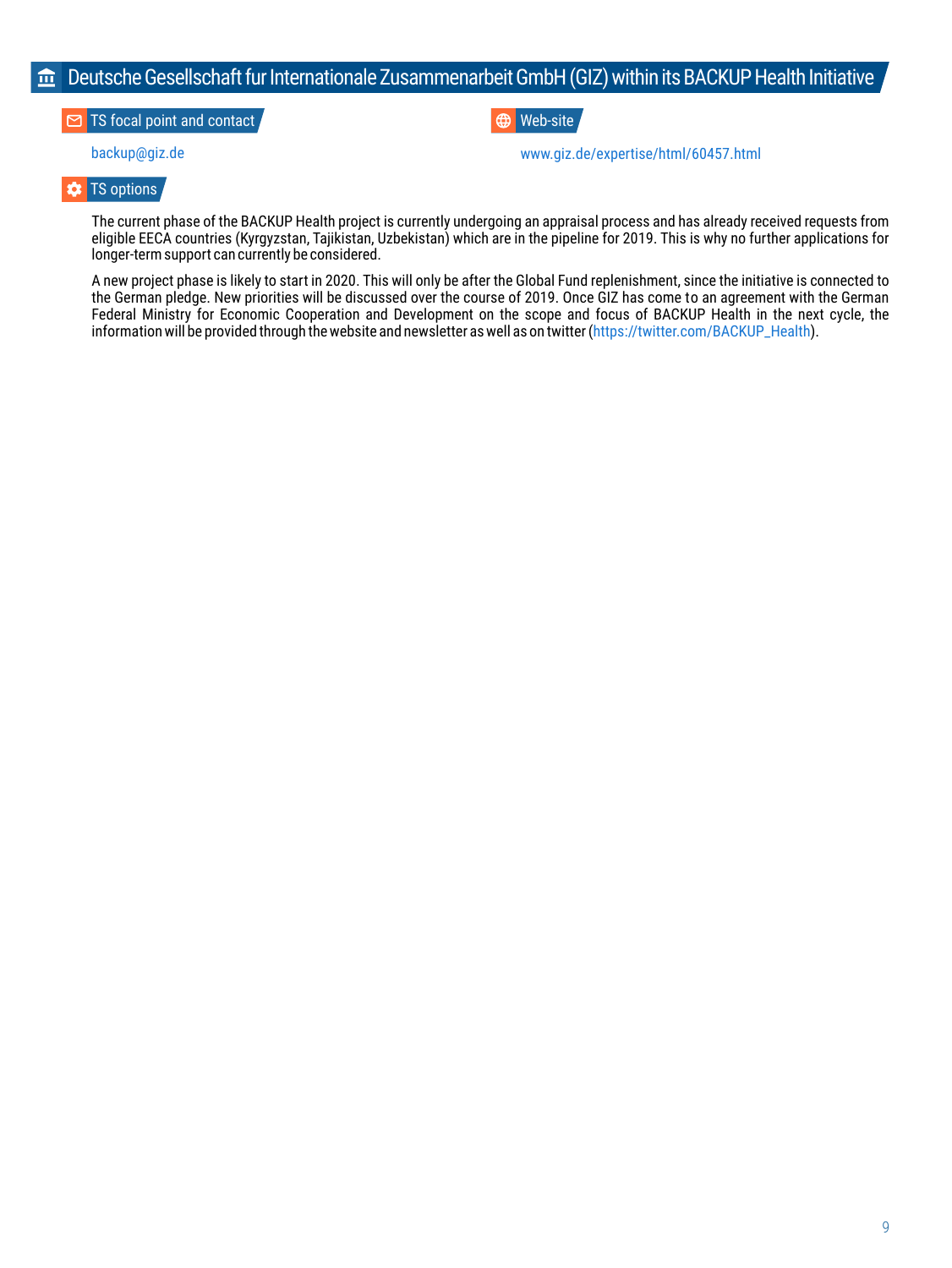### <span id="page-9-0"></span>TS focal point and contact

Sona Orbelyan, Technical Support Coordinator [sona@ecom.ngo](mailto:sona@ecom.ngo)

### Web-site

[ecom.ngo/en/](https://ecom.ngo/en/)

### **x** TS options

Technical support may be provided to organisations working in the area of HIV among gay, other MSM and trans people in the EECA for:

- assessment of general organisational capacity and development of a NGO, drafting an organisational development plan, and organisational development support;
- financial management;
- strategic planning;
- assessment of the needs for HIV strategic information to implement current projects and strategic plans;
- $\bullet$  organising, preparing and conducting research studies, in particular developing study design, selecting research methods, etc.;
- drafting funding requests for HIV projects among MSM and trans people;
- introducing and implementing pre-exposure prophylaxis (PrEP) projects among MSM;
- preparing and conducting workshops and working meetings related to human rights, in particular the right to health of gay and trans people;
- training and support of community representatives for their effective engagement with international and national agencies coordinating the HIV response; and,
- establishing and developing partnerships among NGO's, community activists and public officials.

ECOM does not provide TS for developing and implementing direct HIV services (outreach; development, publication and distribution of awareness-raising materials for clients; HIV counseling, referral to health institutions, HIV treatment, etc.), with the exception of PrEP programmes.

ECOM is a pre-qualified service provider within the Technical Assistance Programme on CRG and offers support to civil society and community organisations to meaningfully engage in the Global Fund model, in particular during:

- Country dialogue;
- Funding request development;
- Grant-making; and,
- Grant implementation.

### Who is eligible to request TS

Firstly, TS is provided to ECOM members as well as organisations involved in ECOM projects. If TS does not require an urgent response and significant financial costs, such TS may be requested by any NGO, governmental agency or health institution from EECA countries working with MSM and trans people whether or not it is a member of ECOM.

List of eligible countries: Azerbaijan, Armenia, Belarus, Estonia, Georgia, Kazakhstan, Kyrgyzstan, Macedonia, Moldova, Russian Federation, Tajikistan and Ukraine.

### How to request TS

TS can be requested through filling in an application on the ECOM website:<https://ecom.ngo/en/resource-center/tehnical-support/for-srs/>

There are no deadlines for TS requests. TS can be requested in Russian or English and may be provided in a national language if consultants are available.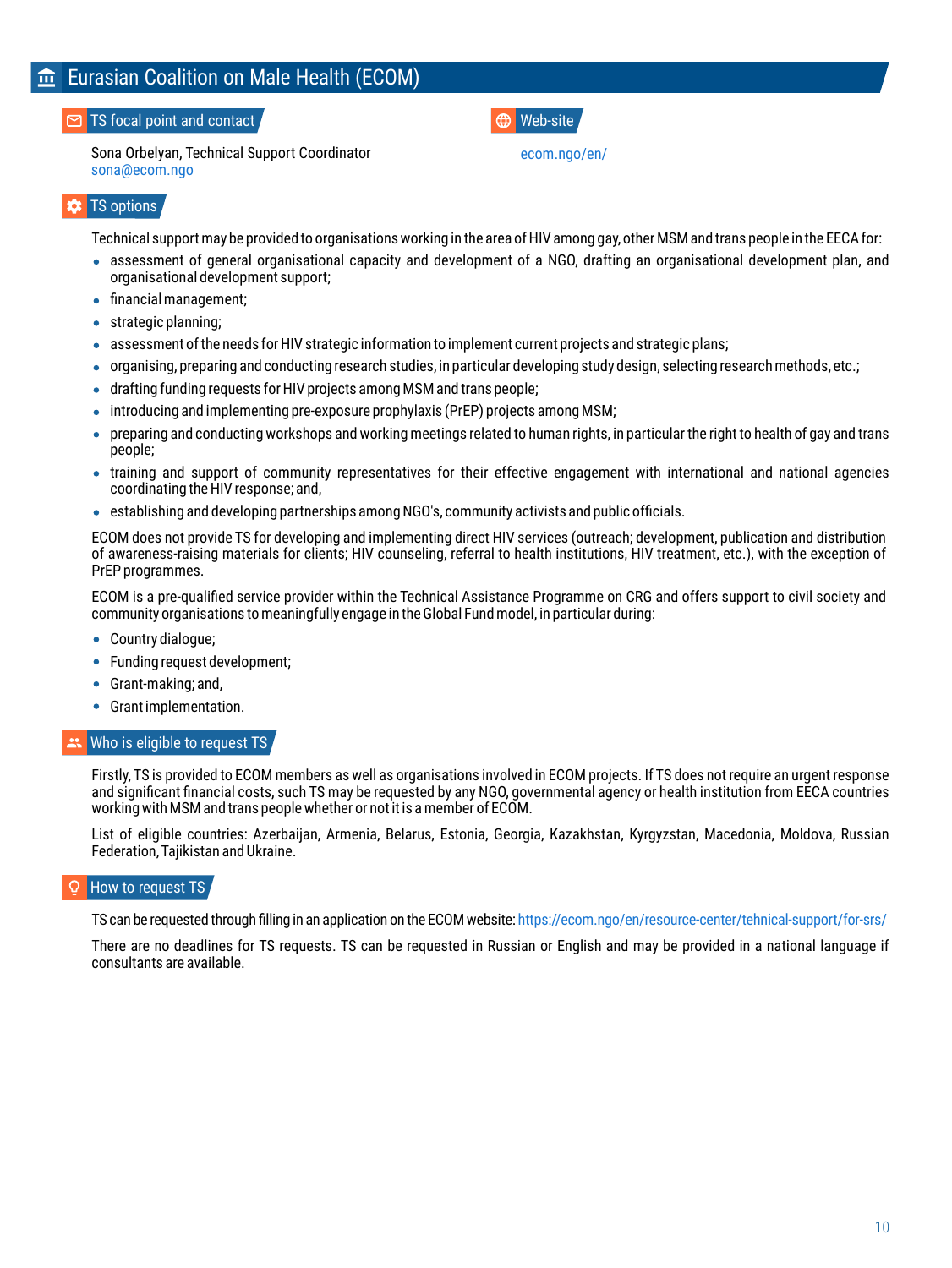### <span id="page-10-0"></span>**form** Global Fund "Breaking Down Barriers to Access" Initiative

Global Fund Strategy (2017–2022) Strategic Objective 3(c) commits the Global Fund to support all countries that apply for grants to include and scale up programs to remove human rights-related barriers to health services. Expanding these programs will ensure that the health services supported by the Global Fund reach those living with or vulnerable to the diseases, increasing the effectiveness of Global Fund grants.

As part of efforts to operationalize the Global Fund's Strategic Objective 3(c), the Global Fund has embarked on a major strategic effort, Breaking Down Barriers to Access project, to expand programs to remove human rights-related barriers to health services in national responses to HIV, TB and malaria.

Through this project, the Global Fund is providing intensive support to 20 countries where needs, opportunities, capacities and partnerships provide real possibilities for scale-up that will result in important gains for the health of those affected. This intensive support takes the forms of: (a) provision of USD 45 million in additional funds for programs to reduce human rights-related barriers to services; (b) implementation of baseline assessments; (c) multi-stakeholder meetings in country to review the assessments and develop and fund jointly a comprehensive response to the barriers; (d) support in grant-making for the inclusion, scale-up and implementation of the programs; (e) follow-up studies to assess impact of scale-up; and (e) where possible, mathematical modeling to inform scale-up and impact of the programs. The 20 countries range across Global Fund regions and include two countries from EECA region: Kyrgyzstan and Ukraine.

### TS focal point and contact

Hyeyoung Lim, Human Rights Advisor Communities, Rights and Gender Department, The Global Fund Secretariat [Hyeyoung.Lim@theglobalfund.org](mailto:Hyeyoung.Lim@theglobalfund.org)

#### ÷ TS options

The Global Fund is making available, a short, medium and longer-term technical assistance in implementing programs and interventions to reduce human rights-related barriers to HIV, TB and malaria services. In particular, the technical assistance will support:

- Implementation of evidence-based and effective combinations of programs/interventions to reduce human rights-related barriers to accessing health services within the context of HIV, tuberculosis and malaria epidemics;
- Integration such programs/interventions into, existing prevention and treatment programs, and national strategies against HIV, TB and malaria, so as to make prevention and treatment programs more effective and equitable
- Building capacity of communities and community-based organisations, as well as health systems and state implementers to effectively design, and implement programs to address human rights-related barriers;
- Development of monitoring and evaluation of programs to address human rights-related barriers.

#### **Who is eligible to request TS**

Government and civil society organizations from Ukraine and Kyrgyzstan - implementers (principle recipients, sub-recipients, sub-subrecipients, etc.) of the Global Fund grants in these countries.

### How to request TS

There is no any application form to complete. Organiztions — implementers of the Global Fund grants in Ukraine and Kyrgyzstan interested in receiving such TS should contact either colleagues from Human Rights Team at CRG Department of the Global Fund Secretariat or contact the Country Team (Fund Portfolio Manager) and express their interest in a free format.

### Who are the TS providers

Technical assistance is provided by organizations — including key population networks, universities and civil society organizations that were pre-selected through an open tender process for their demonstrated skills and capacities on human rights competencies.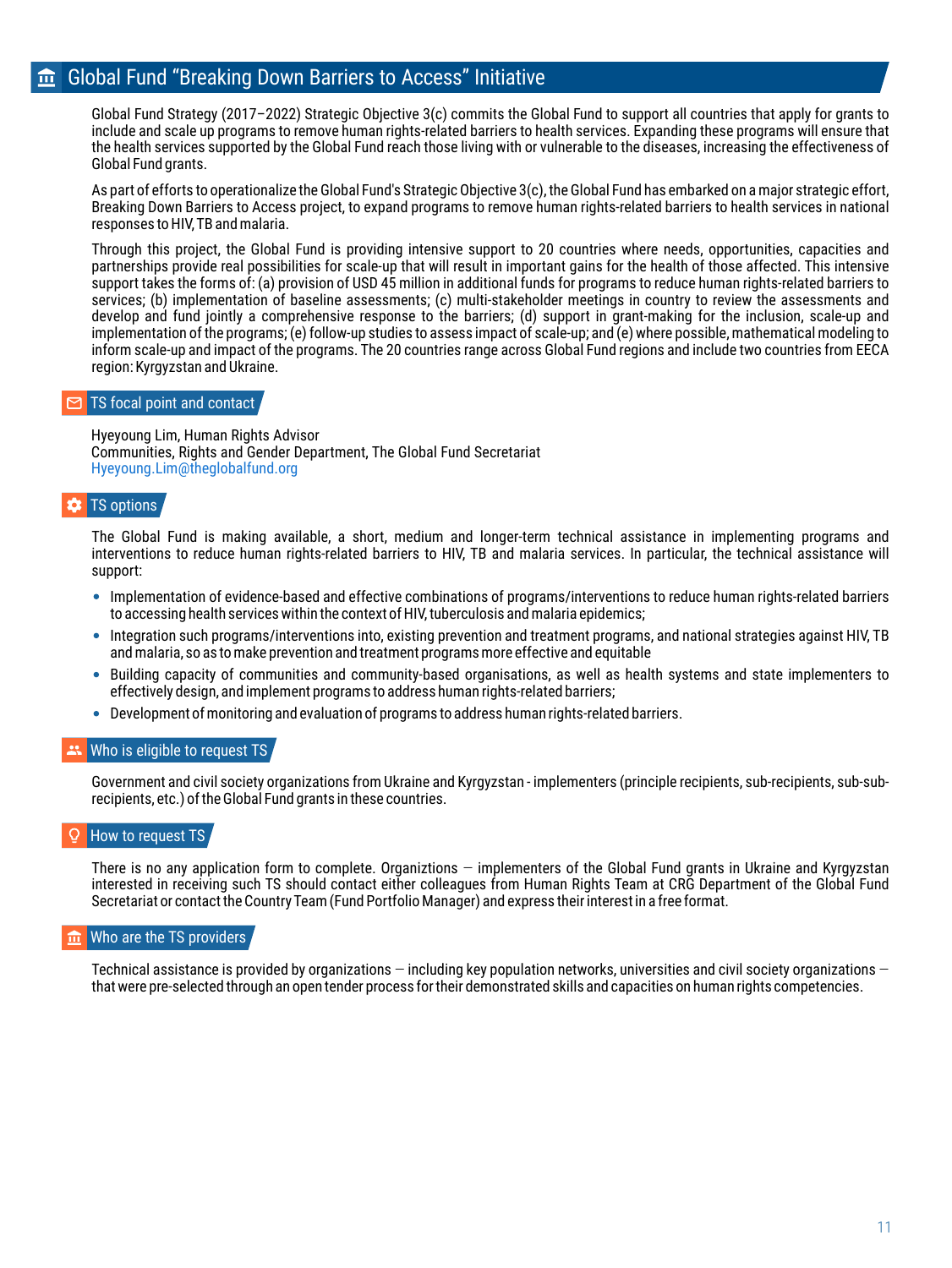## <span id="page-11-0"></span>Global Fund Community, Rights and Gender (CRG) Technical Assistance Programme

### **TS** focal point and contact

Ivan Varentsov, Sustainability and Transition Advisor Eurasian Harm Reduction Association (EHRA) [ivan@harmreductioneurasia.org](mailto:ivan@harmreductioneurasia.org) [eecaplatform@harmreductioneurasia.org](mailto:eecaplatform@harmreductioneurasia.org)

### Web-site

[eecaplatform.org/en/](https://eecaplatform.org/en/)

### TS options

Within the EECA Regional Platform for Communication and Coordination, EHRA raises the awareness of civil society and communities in the region about technical support options within the Community, Rights and Gender (CRG) Technical Assistance Programme of the Global Fund.

The goal of this programme is to provide short-term technical assistance to civil society and community-based organisations to meaningfully engage in the Global Fund model at the national level at any stage of the grant cycle, including during:

- Establishing and engaging in country dialogue;
- Funding request development:
- Grant-making; and,
- Grant implementation.

The programme currently does not support:

- Strengthening Country Coordinating Mechanisms (CCM's):
- Long-term capacity building of civil society organisations;
- Writing of funding requests.

Within one request, activities with a total budget of up to USD25,000 may be supported.

#### Who is eligible to request TS

Requests for TS within the programme may be submitted by NGO's and community-based organisations from the following EECA countries that are still eligible for Global Fund HIV and\or TB funding or which are still implementing such grants: Albania, Armenia, Azerbaijan, Belarus, Georgia, Kazakhstan, Kosovo, Kyrgyzstan, Moldova, Montenegro, Romania (TB only), Serbia, Tajikistan, Turkmenistan (TB only), Ukraine and Uzbekistan.

### How to request TS

All requests should be submitted using the official request form via email to [crgta@theglobalfund.org.](mailto:crgta@theglobalfund.org)

A request will be reviewed within six weeks.

A TS request form in Russian and English may be downloaded here.

Frequently Asked Questions (FAQ's) concerning the CRG Technical Assistance Programme in Russian and English are available [here](https://www.theglobalfund.org/media/6938/fundingmodel_crgtaprogram_faq_en.pdf).

A list of organisations providing support to the CRG Technical Assistance Programme is available here.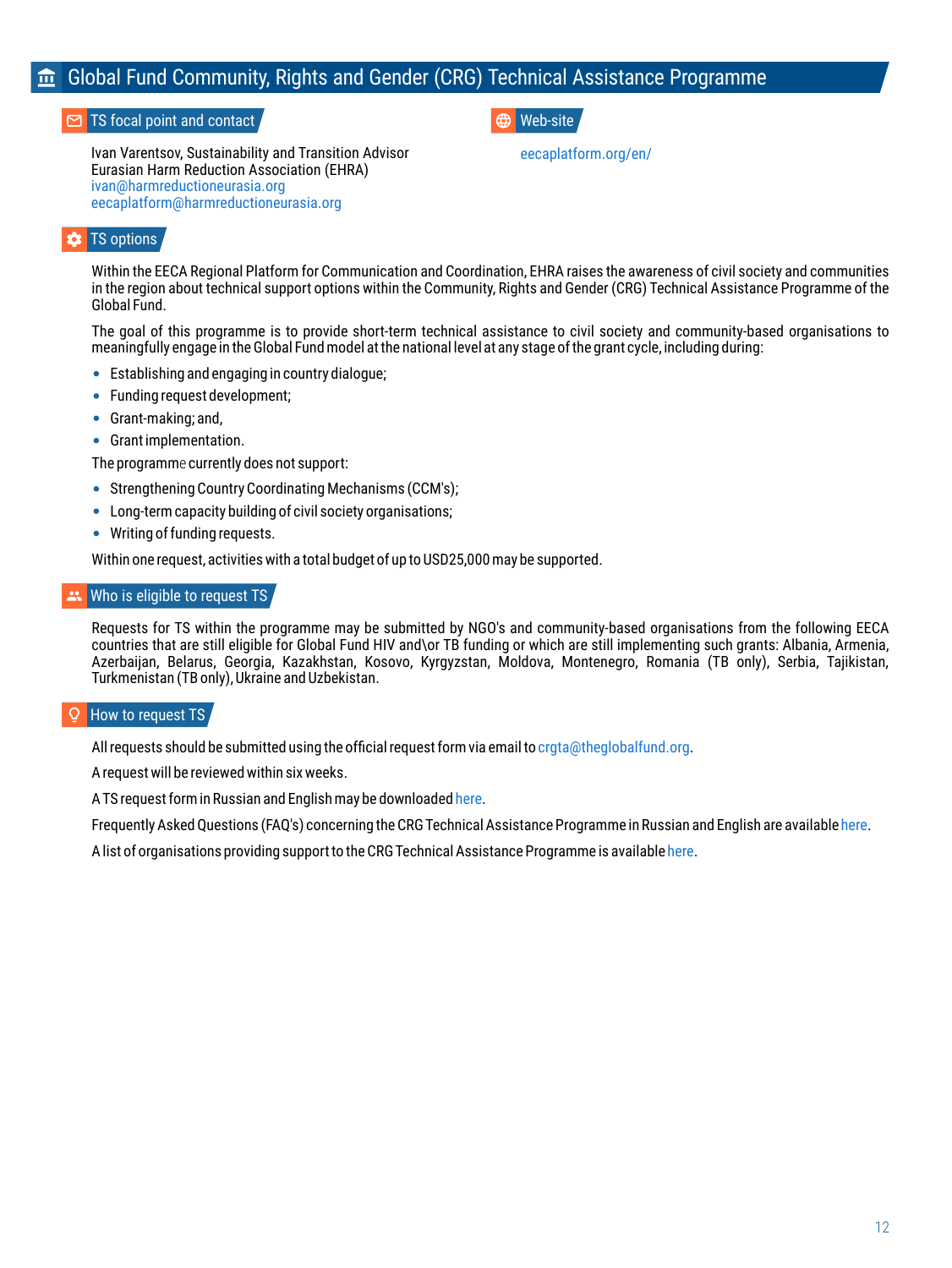## <span id="page-12-0"></span>The International Treatment Preparedness Coalition in Eastern Europe and Central Asia (ITPCru)

### TS focal point and contact  $\blacksquare$

Gregory Vergus, Coordinator [gregory.vergus@itpcru.org](mailto:gregory.vergus@itpcru.org) [office@itpcru.org](mailto:office@itpcru.org)

[itpcru.org/en/](https://itpcru.org/en/)

### **TS** options

Technical support can be provided in the following areas related to HIV and other co-morbidities:

- scaling-up access to ART and HCV treatment;
- advocacy:
- working with mass media;
- working with governmental authorities;
- development of research methodologies.

### TS may be provided through the following formats

- consultations:
- **·** lectures:
- participation in relevant workshops;
- participation in relevant technical meetings and round tables.

### Who is eligible to request TS

Activists and NGO's working in HIV advocacy in the EECA region. Membership in ITPCru is not mandatory.

#### Ō How to request TS

ITPCru does not have any standard form to request TS. Requests for TS should be addressed to the focal point by e-mail or via social media.

The preferred language of communication is Russian. A response to any requests will be sent in a timely manner.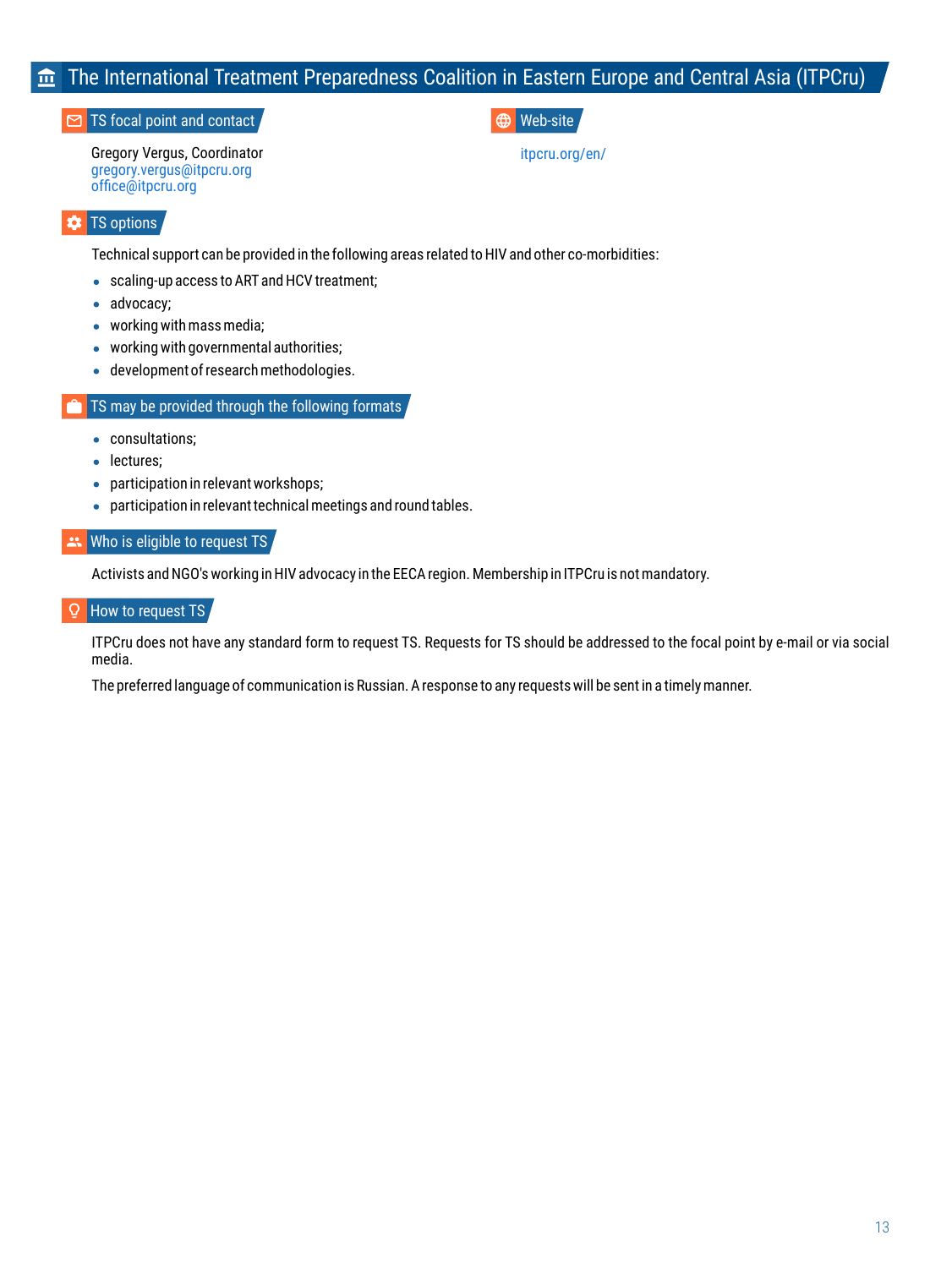### <span id="page-13-0"></span>**TS** focal point and contact

Evgeny Pisemskiy, Chairman [orelaids@gmail.com](mailto:orelaids@gmail.com)

**ED** Web-site

[www.facebook.com/evgeny.pisemskiy](http://www.facebook.com/evgeny.pisemskiy) 

### **\*** TS options

The organisation can provide distance consultative support in the following areas:

- Developing self-help programmes for HIV-positive MSM;
- Creating conditions for leadership of HIV-positive LGBT;
- Developing community-based testing programmes;
- Developing self-testing programmes; and,
- Implementation of information campaigns targeting key affected populations (KAP's).

### \*\* Who is eligible to request TS

NGO's, initiative groups, public health institutions.

No restrictions on eligible countries.

### How to request TS

Send a letter with a clear TS request in a free format to the focal point. Language of communication should be Russian. There are no set deadlines or restricted timeframes.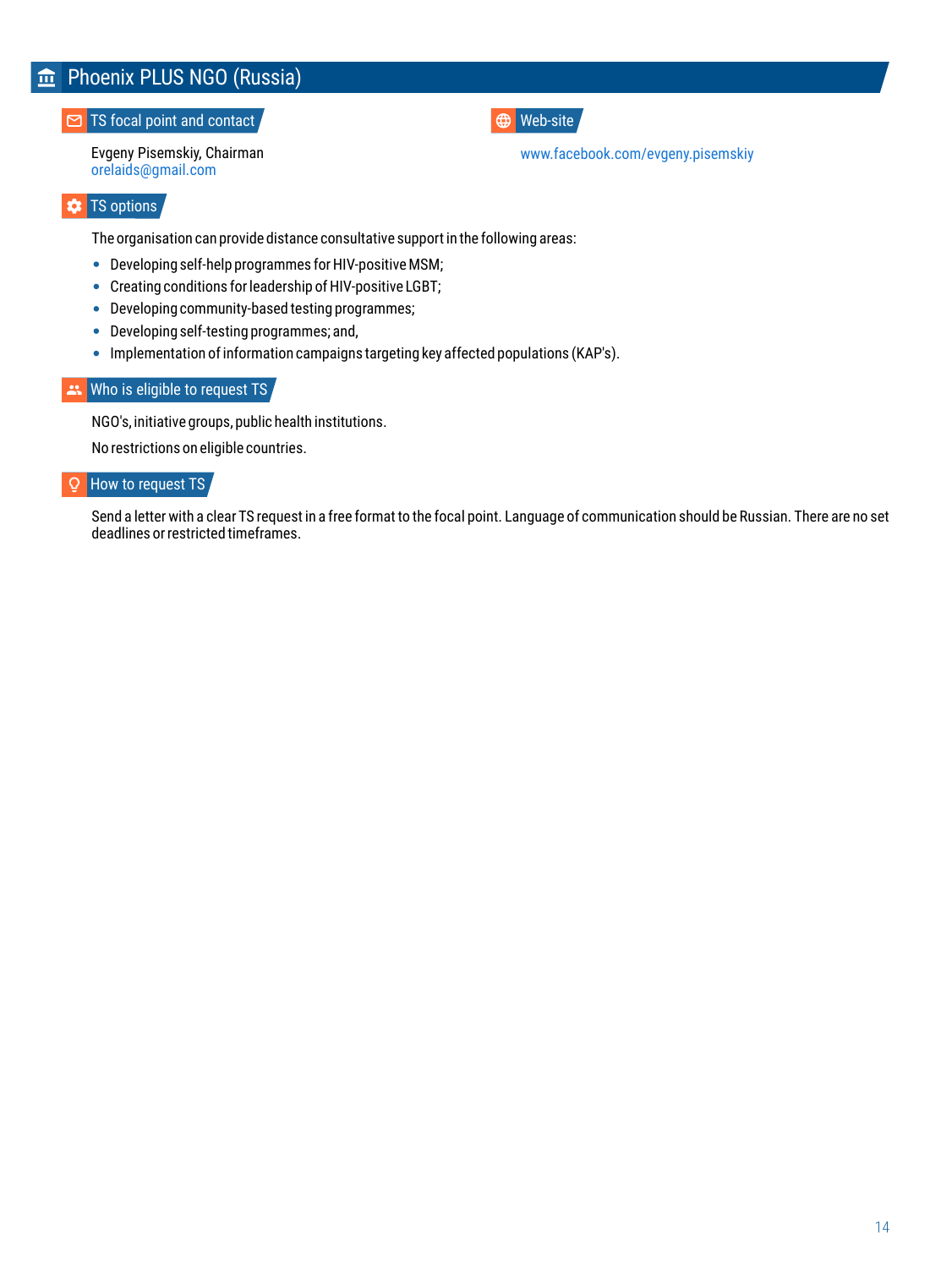## <span id="page-14-0"></span>**Open Society Foundations (OSF)**

TS focal point and contact  $\blacksquare$ 

Ekaterina Lukicheva, Senior Programme Officer Public Health Programme [ekaterina.lukicheva@opensocietyfoundations.org](mailto:Ekaterina.lukicheva@opensocietyfoundations.org)

[www.opensocietyfoundations.org](http://www.opensocietyfoundations.org/)

### TS options

OSF embeds TS into grants provided to national or regional-level organisations. The main focus of TS, as defined by grantees themselves, is capacity building around budget advocacy; media and communications support; the development of social contracting; budgeting for services; and the development of platforms ensuring transparency of procurement and citizen engagement in budget planning and implementation.

#### 2k Who is eligible to request TS,

Current and prospective OSF grantees in those EECA countries where OSF is operating directly or through its country offices including:

- Ukraine: Olena Kucheruk[, kucheruk@irf.kiev.ua](mailto:kucheruk@irf.kiev.ua)
- Kyrgyzstan: Aibek Mukambetov[, amukambetov@soros.kg](mailto:amukambetov@soros.kg)
- Georgia: Mari Chokheli[, mchokheli@gmail.com](mailto:mchokheli@gmail.com)
- Moldova: Slobozian Vitalie[, vslobozian@soros.md \(](mailto:vslobozian@soros.md)no transition-related activities are being supported in Moldova at the moment through the OSF office)
- Macedonia: Suzana Velkovska[, suzana.velkovska@fosm.mk](mailto:suzana.velkovska@fosm.mk)

Depending on the need, scope and relevance of TS to other groups, OSF may organise workshops at country level that involve other civil society organizations.

### **How to request TS**

Since OSF doesn't have a separate TS programme, and all TS is being provided as part of grant-making, there are no deadlines or formal application processes.

For more details about existing programmes being supported by OSF in your country, and Community, Rights and Gender (CRG)-related TS being available within them, please contact Ekaterina Lukicheva or, in case there is an OSF office operating in your country, with a country level OSF focal point.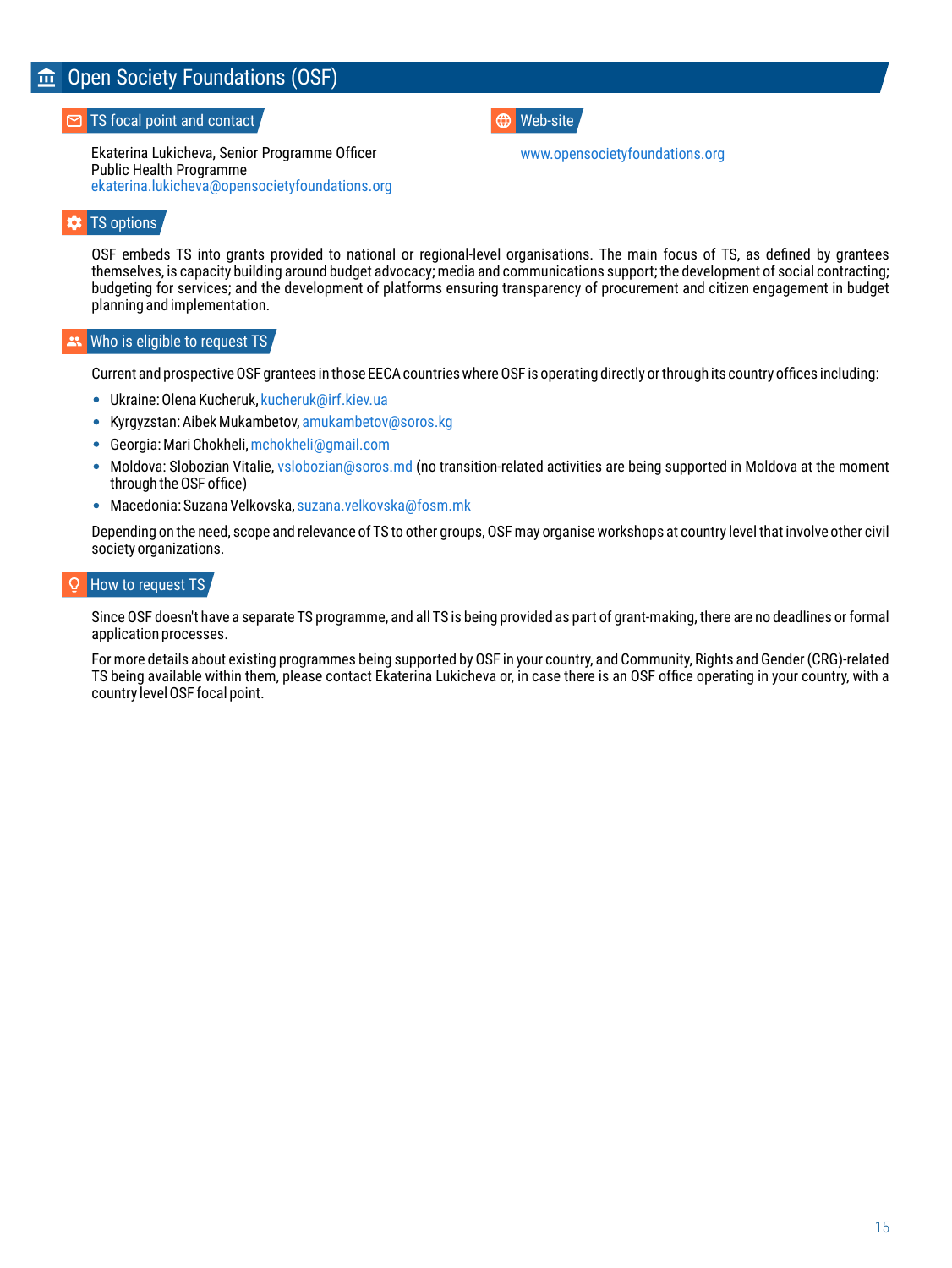### <span id="page-15-0"></span>**TS** focal point and contact

Yuliya Chorna, Executive Director [chorna@tbcoalition.eu](mailto:chorna@tbcoalition.eu) 

### Web-site

[tbcoalition.eu](http://tbcoalition.eu/)

### **EX** TS options

Regional meetings/stakeholders' dialogue with EECA civil society partners within the following thematic areas:

- TB people-centered care;
- Community monitoring and community engagement;
- Operational research;
- Human rights;
- Coordination of communication and joint meetings as well as activities between national Members of Parliament (MP's) of the Global TB Caucus and CSO's/KP's, particularly in, Azerbaijan, Belarus, Georgia, Kyrgyzstan, Ukraine.

Also, TBEC will provide TS as part of the implementation of the second component of the Global Fund's Community, Rights and Gender (CRG) Strategic Initiative within the following areas:

- capacity development and meaningful engagement;
- human rights and gender;
- community engagement for finding missing people with TB; and,
- **•** financial and technical cooperation.

This TS will be available until December 30, 2019.

### Who is eligible to request TS

TBEC civil society members from the EECA region and, in some cases, organisations from targeted countries within the EECA.

#### How to request TS  $\Omega$

There is no formal procedure to request TS. TBEC members may approach the TBEC Focal Point on the matter of TS availability. For planned events, there will be a call for applications to participate.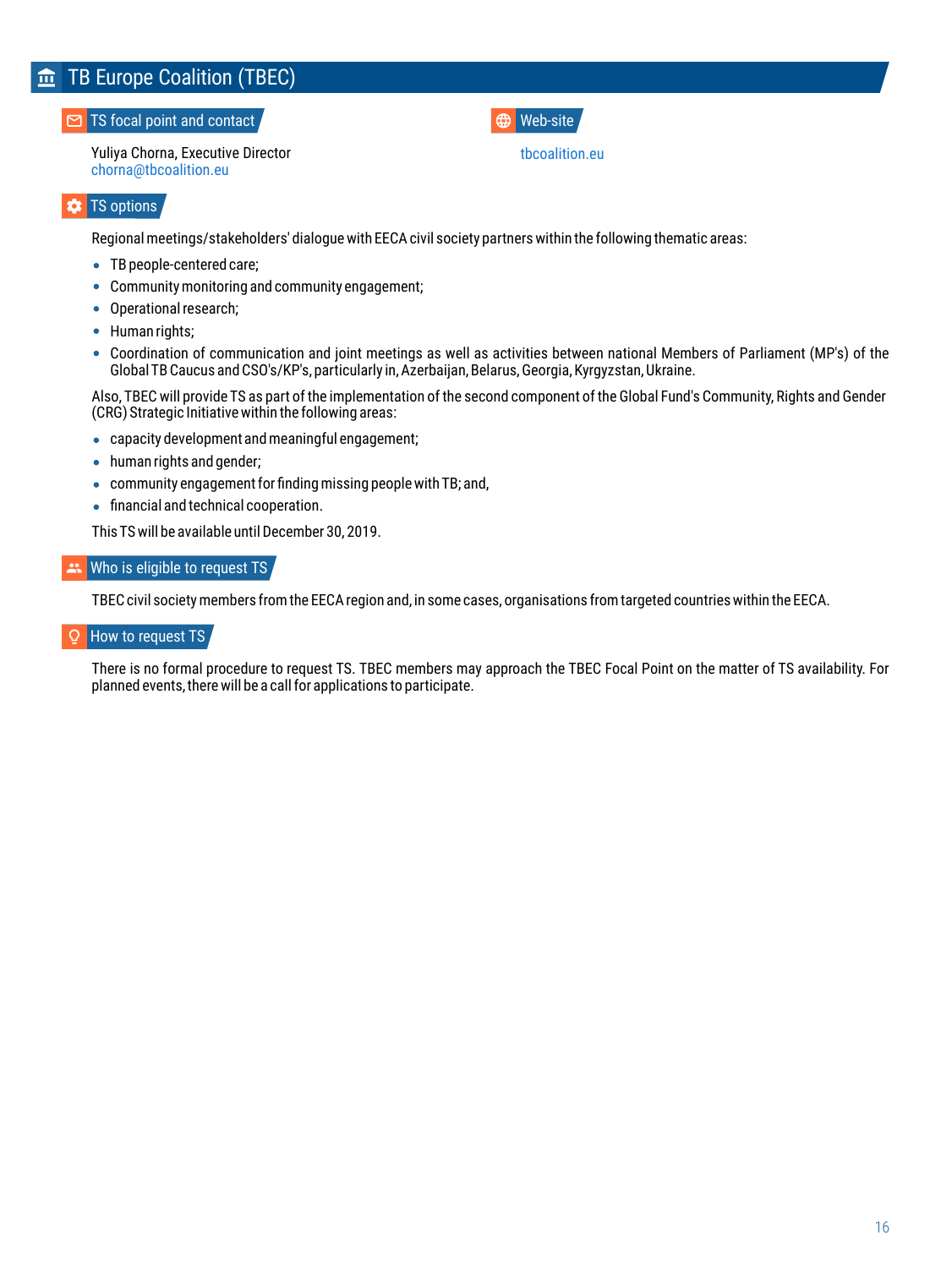## <span id="page-16-0"></span>United Nations Development Programme (UNDP)

### TS focal point and contact

Dr Rosemary Kumwenda Regional HIV, Health and Development Team Leader [rosemary.kumwenda@undp.org](mailto:rosemary.kumwenda@undp.org)

John Macauley Regional HIV, Health and Development Programme Specialist [john.macauley@undp.org](mailto:john.macauley@undp.org)

### TS options

UNDP is providing TS in the following areas of HIV and TB responses as part of the UN division of labour with UNAIDS, UNFPA and the World Bank:

- stigma and discrimination, including legal policy reformp;
- access to justice and rights;
- elimination of HIV healthcare discrimination;
- HIV prevention among key populations (men-who-have-sex-with-men, migrants, sex workers and transgender people);
- human rights;
- Trade-Related Aspects of Intellectual Property Rights (TRIPS) and Intellectual Property;
- anti-corruption, accountability and transparency in the health sector.

These include:

- Assessment of the legal environment;
- Legal environment scans:
- Strategic litigation.

### Who is eligible to request TS

- Governments in the EECA Region;
- Civil society organizations working in the HIV and/or TB areas in EECA region programming countries;
- Regional key population (KP) networks;
- UNDP Country Offices.

No programmes can be supported in some countries where UNDP has no representative office and in some where UNDP does not have health programmes, including a dedicated Country Office health focal point person, e.g. Russia; check with the UNDP regional team first.

### How to request TS

Requests for TS from partners in the EECA region can be received on an ongoing basis. Requests need to be submitted to the UNDP Resident Representative in the country offices where UNDP has HIV and health programmes or with the Regional HIV Health and Development team for further consideration and subject to the availability of time and resources. A one-page concept note detailing the specific TS requirements from UNDP is sufficient; no special request form is required.

### **ED** Web-site

www.eurasia.undp.org/content/rbec/en/home/ourwork/ [democratic-governance-and-peacebuilding/hiv-and-health.html](http://www.eurasia.undp.org/content/rbec/en/home/ourwork/democratic-governance-and-peacebuilding/hiv-and-health.html)